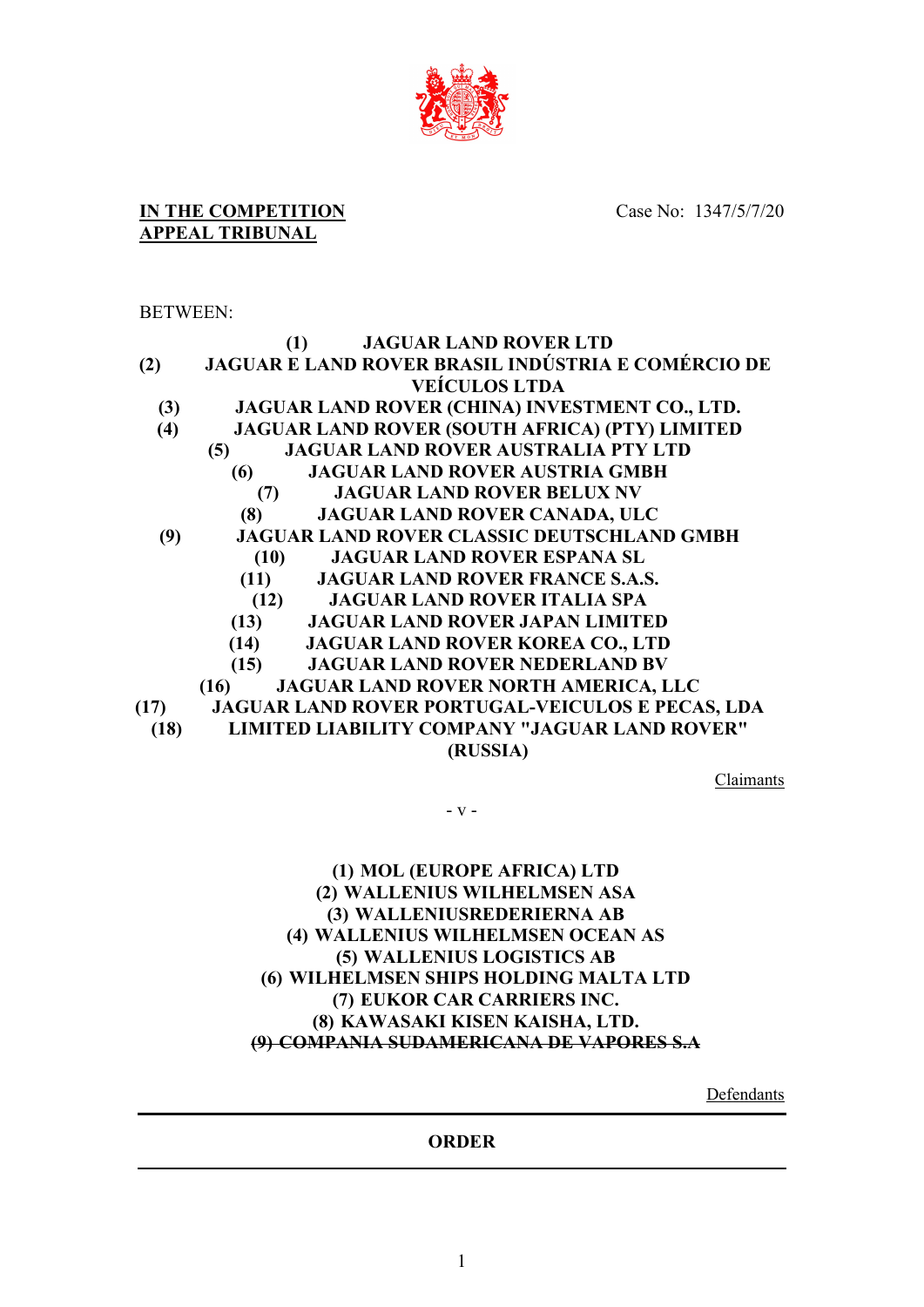**UPON** a Case Management Conference held remotely on 29 April 2022 (the "Second CMC")

**AND UPON** paragraph 15 of the Tribunal's Order made on 17 December 2021 (the "First CMC Order") which requires the parties to seek to agree the categories of documents, data and information to be disclosed by each of the parties for the purpose of the economic experts' analysis of effects and quantum and the dates by which such disclosure shall be given

**AND UPON** the Tribunal informing the parties by letter dated 20 January 2022 that trial in these proceedings has been fixed for 9 April to 24 May 2024 on the basis of a provisional time estimate to be narrowed at the Second CMC (the "Provisional Trial Window")

**AND UPON** the application of the Claimants dated 5 April 2022 against the First, Second to Seventh and Eighth Defendants pursuant to paragraph 15(e) the First CMC Order for effects and quantum disclosure (the "Claimants' Disclosure Application")

**AND UPON** reading the written submissions from the Claimants and the First and Second to Seventh Defendants filed in advance of the Second CMC

**AND UPON** hearing leading counsel for the Claimants and counsel for each of the First and Second to Seventh Defendants at the Second CMC

## **IT IS ORDERED THAT:**

#### **Disclosure**

- 1. The Defendants shall each give simultaneous disclosure and inspection of the categories of data and documents, as detailed at paragraph 1 of the Schedule to this Order by 4pm on Monday, 25 July 2022 (the "Defendants' First Tranche Disclosure").
- 2. The Defendants shall each make best endeavours to give simultaneous disclosure and inspection of the categories of data, documents and information detailed at paragraph 2 of the Schedule to this Order by 4pm on Friday, 23 September 2022. In the event that it is not possible to complete the disclosure and inspection by 4pm on Friday, 23 September 2022, the Defendants shall each complete the disclosure and inspection of those categories of data, documents and information as soon as possible thereafter and in any event by no later than 4pm on Monday, 24 October 2022 (the "Defendants' Second Tranche Disclosure").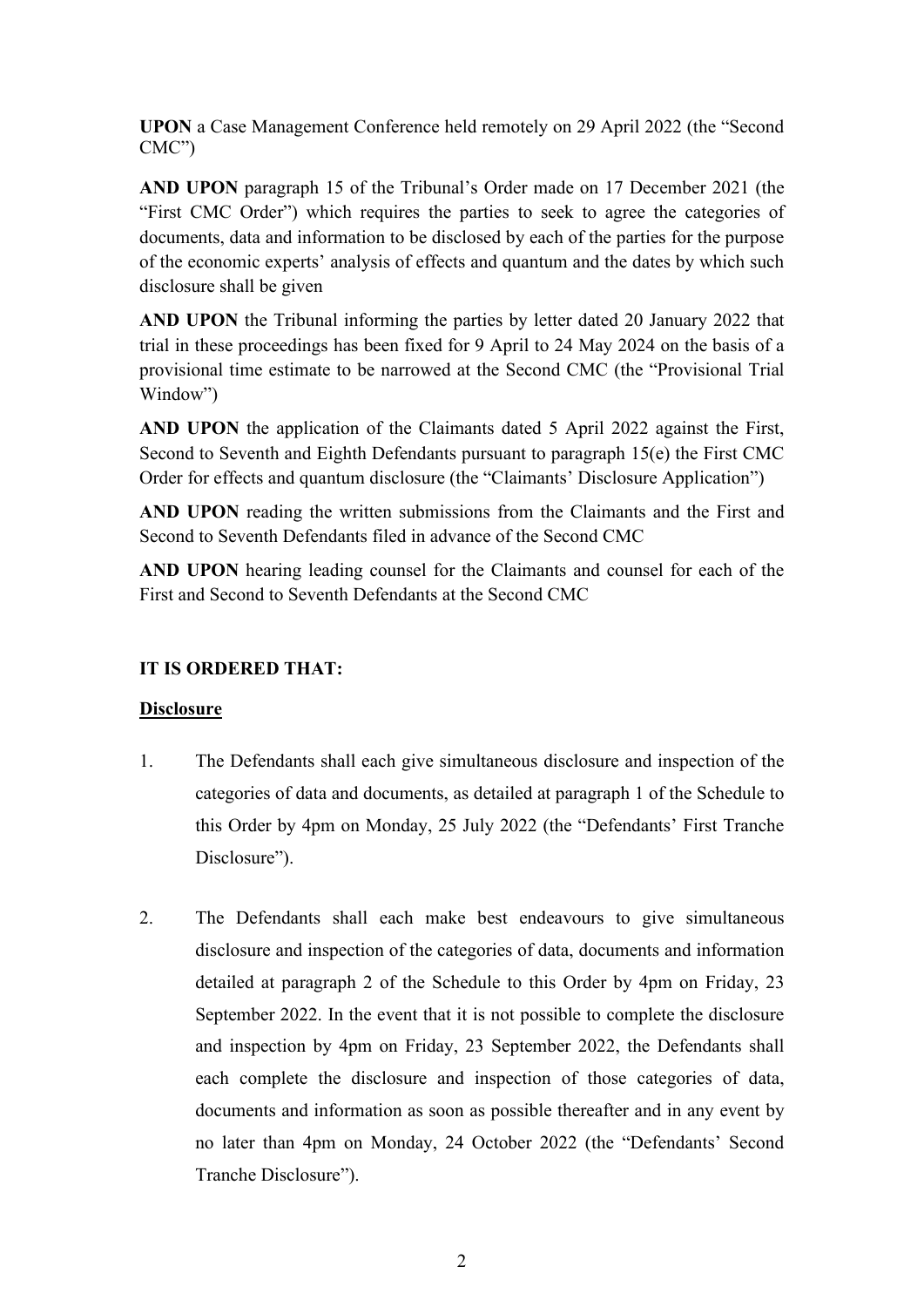- 3. The Claimants shall give simultaneous disclosure and inspection of the categories of data and documents as detailed at paragraph 3 of the Schedule to this Order by 4pm on Monday, 25 July 2022 (the "Claimants' First Tranche Disclosure").
- 4. The Claimants shall give simultaneous disclosure and inspection of the categories of data, documents and information as detailed at paragraph 4 of the Schedule to this Order by 4pm on Friday, 23 September 2022. In the event that it is not possible to complete the disclosure and inspection by 4pm on Friday, 23 September 2022, the Claimants shall each complete the disclosure and inspection of those categories of data, documents and information as soon as possible thereafter and in any event by no later than 4pm on Monday, 24 October 2022 (the "Claimants' Second Tranche Disclosure").

#### **Disclosure Process**

- 5. The parties shall seek to agree disclosure pursuant to paragraphs 2 and 4 above in accordance with the following process:
	- (a) By 4pm on Friday, 10 June 2022, the Claimants and the Defendants shall by letter set out their proposals for the searches they each have undertaken, or propose to undertake, for the purpose of giving disclosure.
	- (b) By 4pm on Friday, 24 June 2022, the Claimants and the Defendants shall by letter set out their response to the searches set out pursuant to paragraph 5(a) above and shall, to the extent possible, set out any further or additional reasonable and proportionate searches that they consider should be undertaken by the other parties for the purpose of giving disclosure.
	- (c) By 4pm on Friday, 8 July 2022, the Claimants and the Defendants shall meet to seek to agree the extent of searches required for giving disclosure.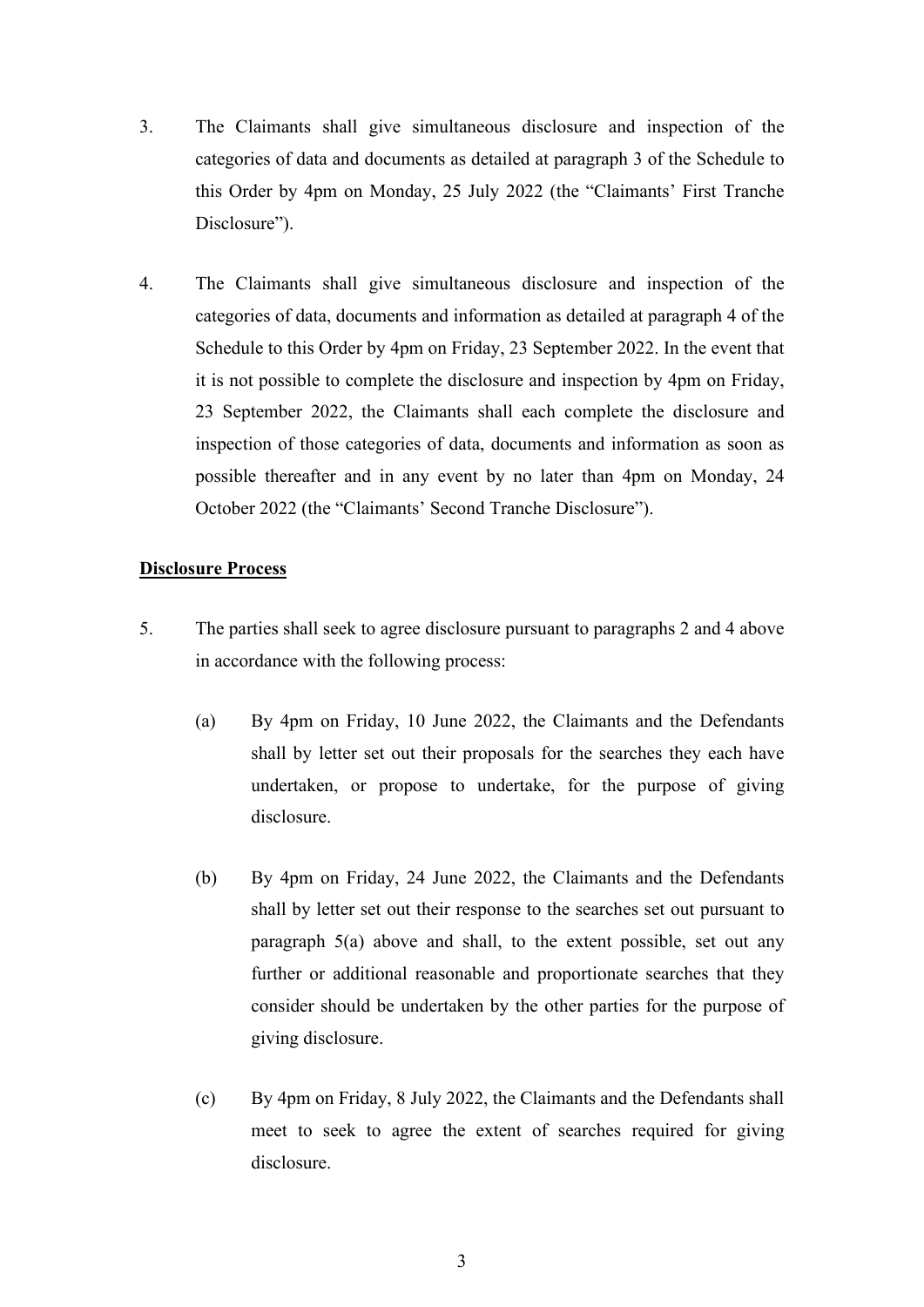- 6. In addition to paragraph 5 above, any disclosure of a "representative sample" of data, documents and/or information set out in the Schedule to this Order is to be carried out in accordance with the following process:
	- (a) The disclosing party shall make reasonable and proportionate searches to obtain a representative sample of available data, documents and/or information, for each year of the period specified.
	- (b) The basis on which such a sampling approach has been adopted, and an explanation as to why the sample is representative in the circumstances, shall be set out in the disclosure statement to be provided pursuant to paragraph 7 below.
	- (c) The data, documents and/or information included in the sample disclosed shall include data, documents and/or information provided by the disclosing party to their economic expert. The parties shall have a continuing obligation to disclose any data, documents and/or information falling under each category requiring representative sample disclosure that are subsequently provided to the disclosing party's economic expert, within two weeks of such provision.
- 7. Disclosure by list, given by each party pursuant to paragraphs 1 to 4 above shall be accompanied by disclosure statements in the form described at CPR Rule 31.10(6), (7) and (9).
- 8. The parties shall provide the experts with clarification on matters arising out of the data, documents and information disclosed pursuant to paragraphs 1 to 4 above (the "Relevant Matters") in accordance with the following process:
	- (a) Each expert may request clarification on any of the Relevant Matters by 4pm on Monday, 5 December 2022. Such requests shall (i) be made in writing; (ii) be confined to a single document produced by each expert; (iii) be strictly limited to those necessary for the experts to understand the documents and data which have been disclosed; (iv) seek, and be capable of being answered in, short elucidatory responses;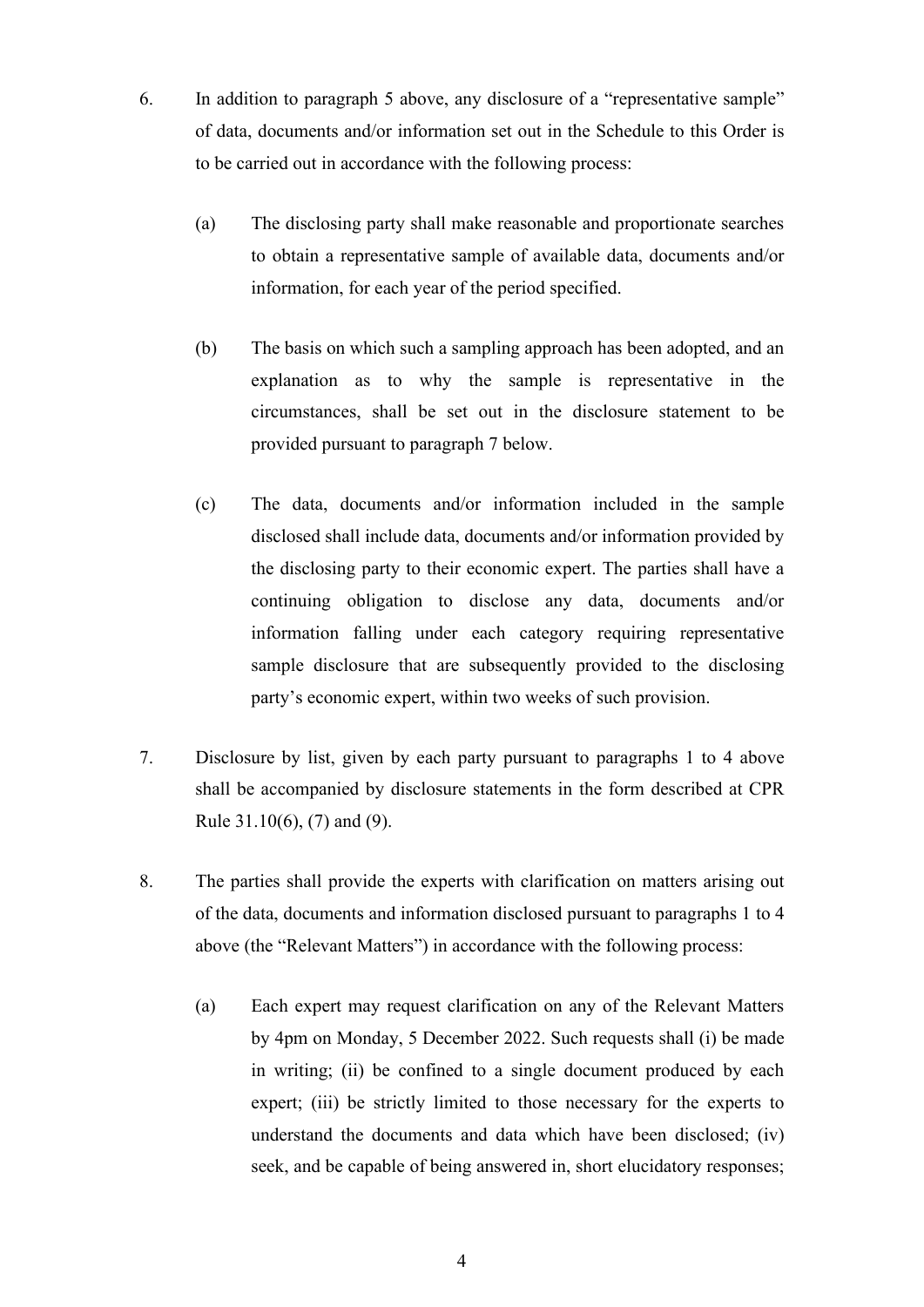(v) make clear to which party each request is addressed; and (vi) be sent to all parties.

- (b) Each party shall provide written responses to any request above by 4pm on Monday, 9 January 2023. Such written responses shall (i) be contained in a single document produced by each party; (ii) set out clearly each request made to that party and the expert who made the request; (iii) where a party does not believe the request properly falls under paragraph 8(a) above, explain why; and (iv) be sent to all parties.
- 9. The data, documents and information to be disclosed pursuant to paragraphs 1 to 4 of this Order:
	- (a) may be confined to the best available evidence about the information which is the subject matter of the listed categories, which may be in the form of electronic databases or other electronic sources, save where (i) the disclosing party does not in fact keep any documents in respect of that subject matter in electronic form; or (ii) although it does keep data, documents and information in respect of that subject matter in electronic form, the relevant information in the electronic form is unreliable in view of the way in which it was collected; or (iii) the best available evidence falls instead to be obtained from physical documents or a combination of physical documents and electronic databases or other electronic sources. In each case, the disclosing party should explain why the evidence it is providing is the "best available evidence" and why further disclosure is not proportionate, in particular if the excluded information is within an electronic database or other electronic sources;
	- (b) if contained in the form of electronic databases or other electronic sources, should, wherever possible, be provided in both their native format and any format which facilitates the importation of this data for aggregation and analysis; and
	- (c) if contained in the form of an electronic database or extract therefrom, should be provided with a brief explanation on how the relevant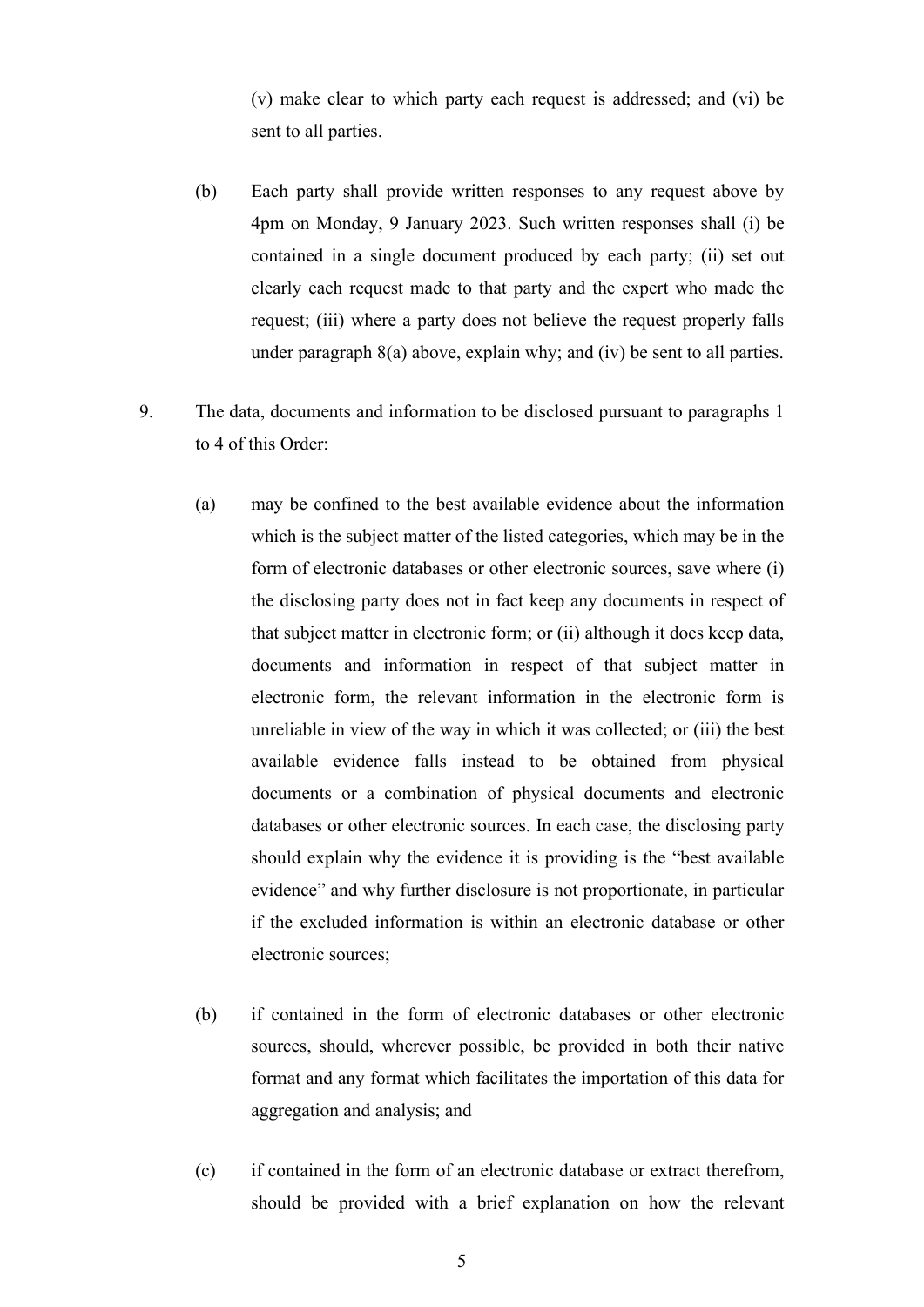information has been compiled for the database, and, if appropriate, guidance on how it is to be examined.

### **Timetable to trial**

- 10. In view of the Provisional Trial Window, the procedural timetable for the proceedings shall be as follows:
	- (a) Signed statements of witness of fact, and hearsay notices where required by CPR 33.2, are to be exchanged no later than 4pm on Monday, 6 March 2023;
	- (b) Signed reply statements of witnesses of fact are to be exchanged no later than 4pm on Monday, 17 April 2023;
	- (c) Unless otherwise ordered, witness statements are to stand as the evidence in chief of the witness at trial;
	- (d) Signed reports of experts in the field of competition economics are to be exchanged no later than 4pm on Monday, 8 May 2023;
	- (e) Signed expert reports in reply in the field of competition economics are to be exchanged no later than 4pm on Monday, 26 June 2023;
	- (f) Meeting of experts:
		- (i) the experts are to meet after exchange of their signed reports by Monday, 3 July 2023; and
		- (ii) the joint memorandum of the economic experts setting out matters agreed and not agreed is to be filed and served by the Claimants by 4pm on Monday, 24 July 2023.
	- (g) The parties shall endeavour to agree a trial reading list for the Tribunal's panel, to be lodged not less than four weeks before the commencement of the Provisional Trial Window, which shall seek to: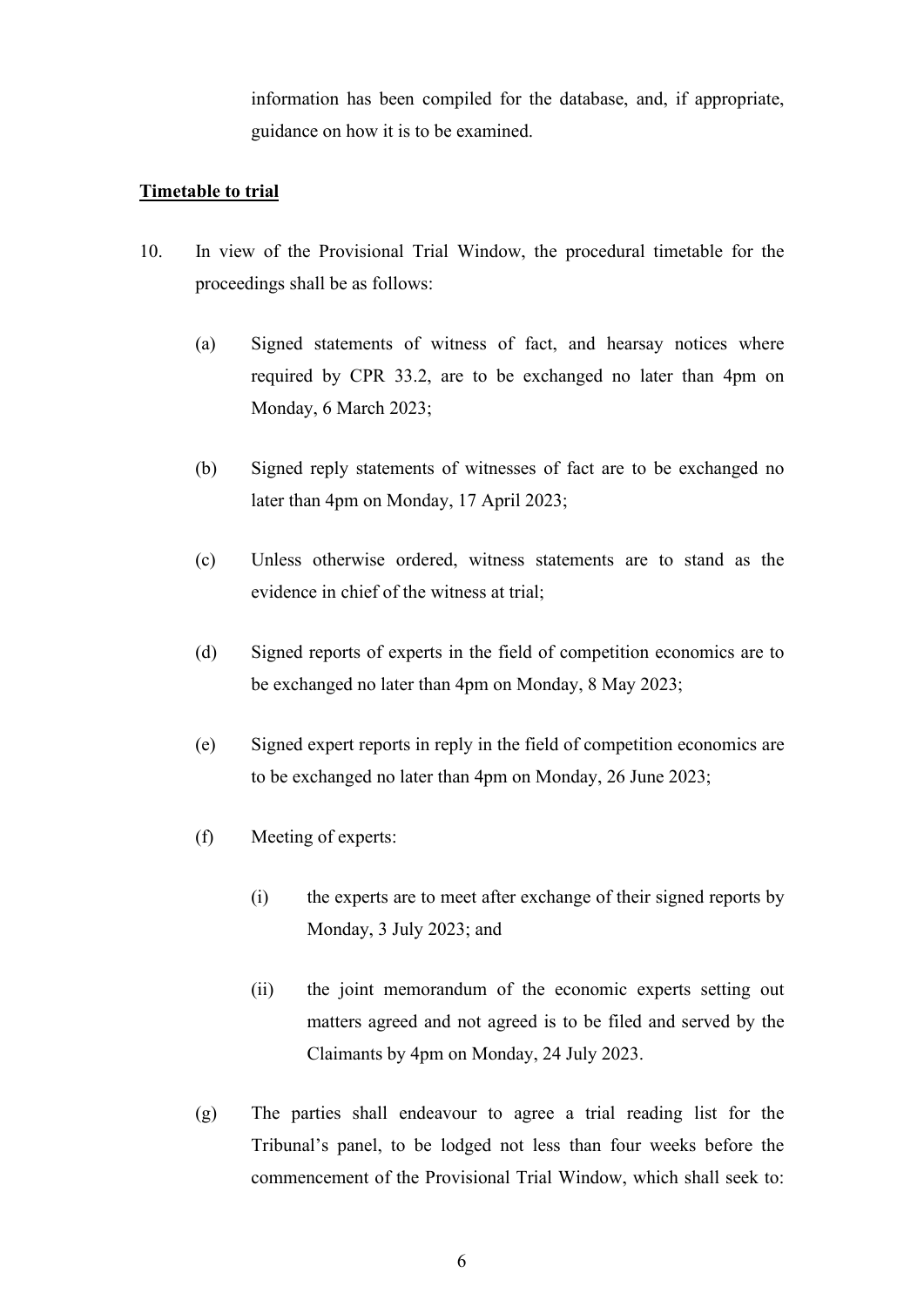(i) identify the issues that the Tribunal will be asked to decide with the assistance of expert evidence; (ii) in respect of each such issue, briefly state each party's case; and (iii) in respect of each such issue, identify the pages of the expert evidence that need to be read.

- (h) The pre-trial review shall be listed with a provisional time estimate of one day and not less than three weeks before the commencement of the Provisional Trial Window.
- 11. Costs in the case.
- 12. There be liberty to apply.

**The Hon Mrs Justice Cockerill**  Chairwoman of the Competition Appeal Tribunal

Made: 11 May 2022 Drawn: 11 May 2022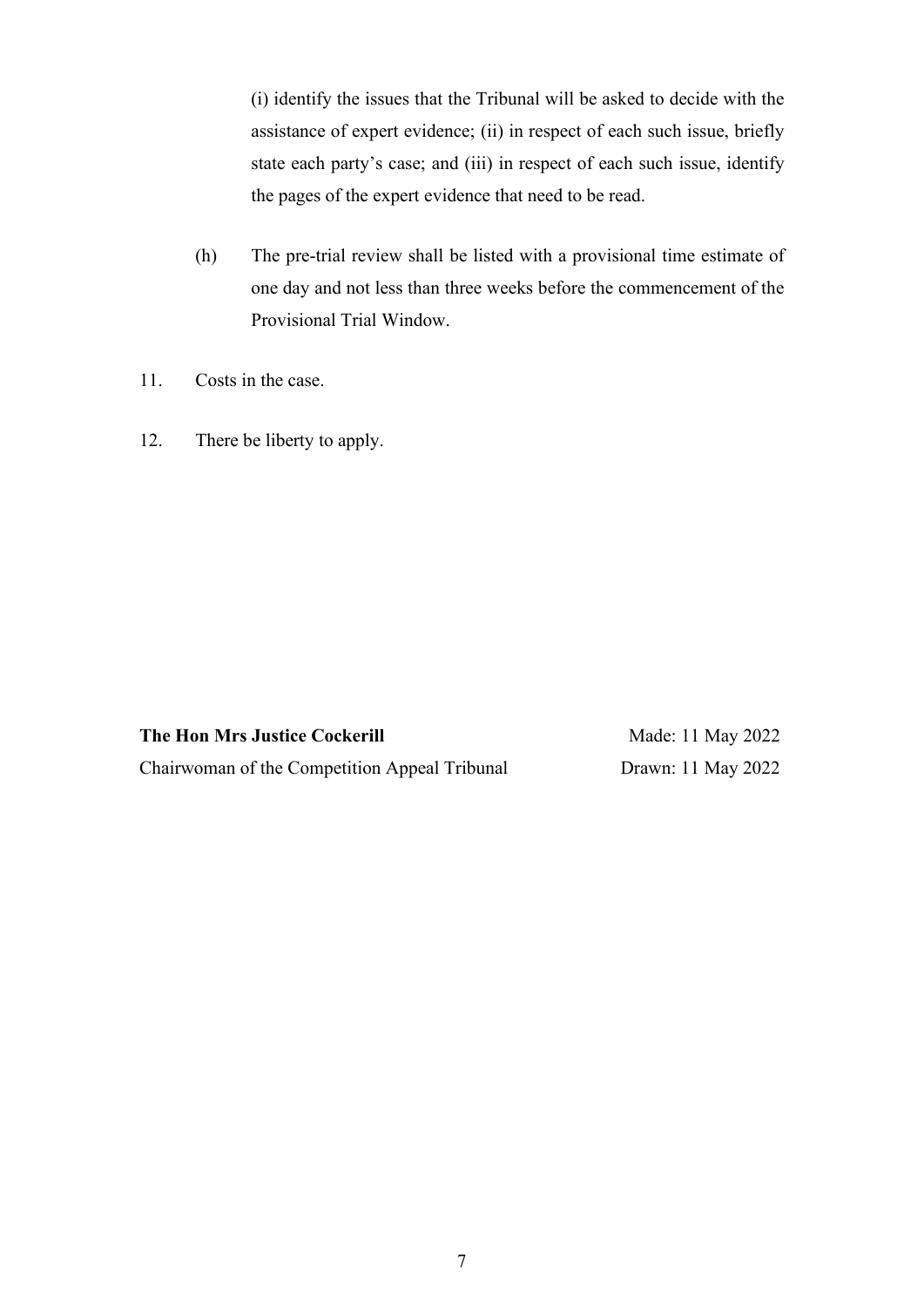#### **SCHEDULE**

#### **The Defendants' First Tranche Disclosure**

- 1. The Defendants shall each give disclosure and inspection of the following categories of data and documents in accordance with paragraph 1 of the Order:
	- 1.1. to the extent available, data available from electronic databases or other electronic sources in relation to roll-on, roll-off cargo ("RoRo") services provided to the First Claimant (including the First Claimant's predecessors in title, being Land Rover and Jaguar Cars Ltd (together, the "First Claimant's Predecessors in Title")) by the Defendants (or any of them) from 18 October 2006 until 31 December 2019, including the following:
		- (a) the payments made by the First Claimant (including the First Claimant's Predecessors in Title) to the Defendants;
		- (b) the volume of shipments made by the Defendants on behalf of the First Claimant (including the First Claimant's Predecessors in Title); and
		- (c) the transacted unit prices;
		- (d) to the extent available, each of the items at (a) to (c) above should allow for the identification of the following:
			- (i) the relevant dates; for example, the date of payment and the date of the RoRo services provided, such as data of loading, shipment and unloading;
			- (ii) a breakdown of the price, including base price, BAF surcharge, CAF surcharge and other surcharges;
			- (iii) the route to which the RoRo service applies;
			- $(iv)$  the vehicle type $(s)/model(s)$  transported; and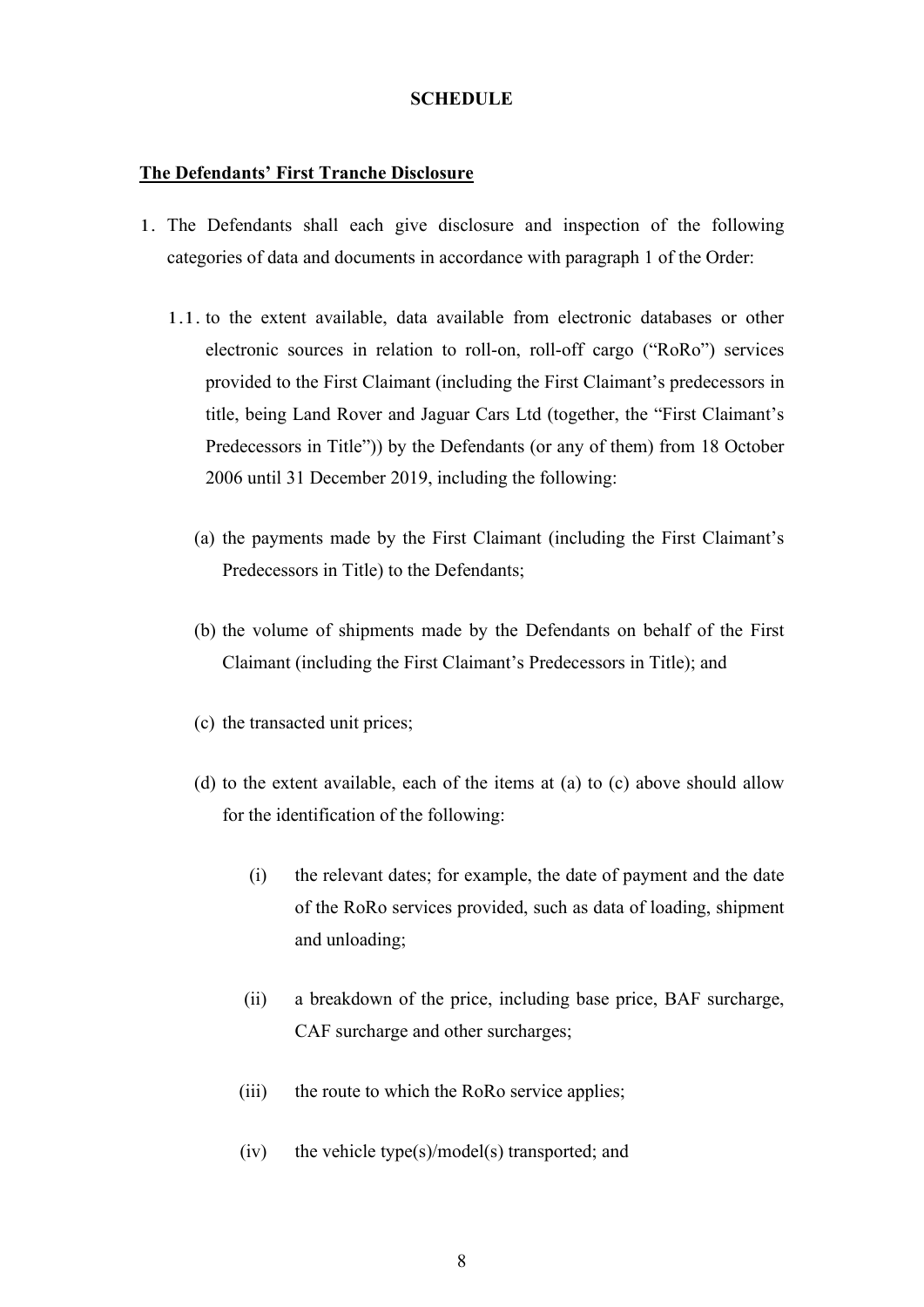- (v) the identity of the Claimant paying entity;
- 1.2. to the extent available, contracts between the First Claimant (including the First Claimant's Predecessors in Title and/or the Ford Motor Company with respect to the business of the First Claimant and/or the First Claimant's Predecessors in Title) and the Defendants (or any of them) entered into:
	- (a) between 18 October 2006 and 31 December 2019; and
	- (b) before 18 October 2006 and which had effect, or continued to have effect, between 18 October 2006 and 6 September 2012;
	- (c) disclosure of contracts falling under (a) or (b) above shall include the disclosure of annexes, amendments and addenda, insofar as the same form part of such contracts;
- 1.3. to the extent available, costs data available from electronic databases or other electronic sources in relation to RoRo services provided by the Defendants (or any of them) from 18 October 2006 until 31 December 2019 as set out below:
	- (a) in the first instance, costs data relating to RoRo services provided to the First Claimant (including the First Claimant's Predecessors in Title) in respect of each individual shipment;
	- (b) to the extent the data in paragraph  $1.3(a)$  is not available, alternatively, aggregated costs data relating to RoRo services provided to the First Claimant (including the First Claimant's Predecessors in Title) in respect of each route such services were provided;
	- (c) to the extent the data in paragraphs  $1.3(a)$  and (b) is not available, in the further alternative, costs data relating to RoRo services provided by each of the Defendants to all automobile manufacturers in relation to any routes involving the shipment of vehicles from the United Kingdom; or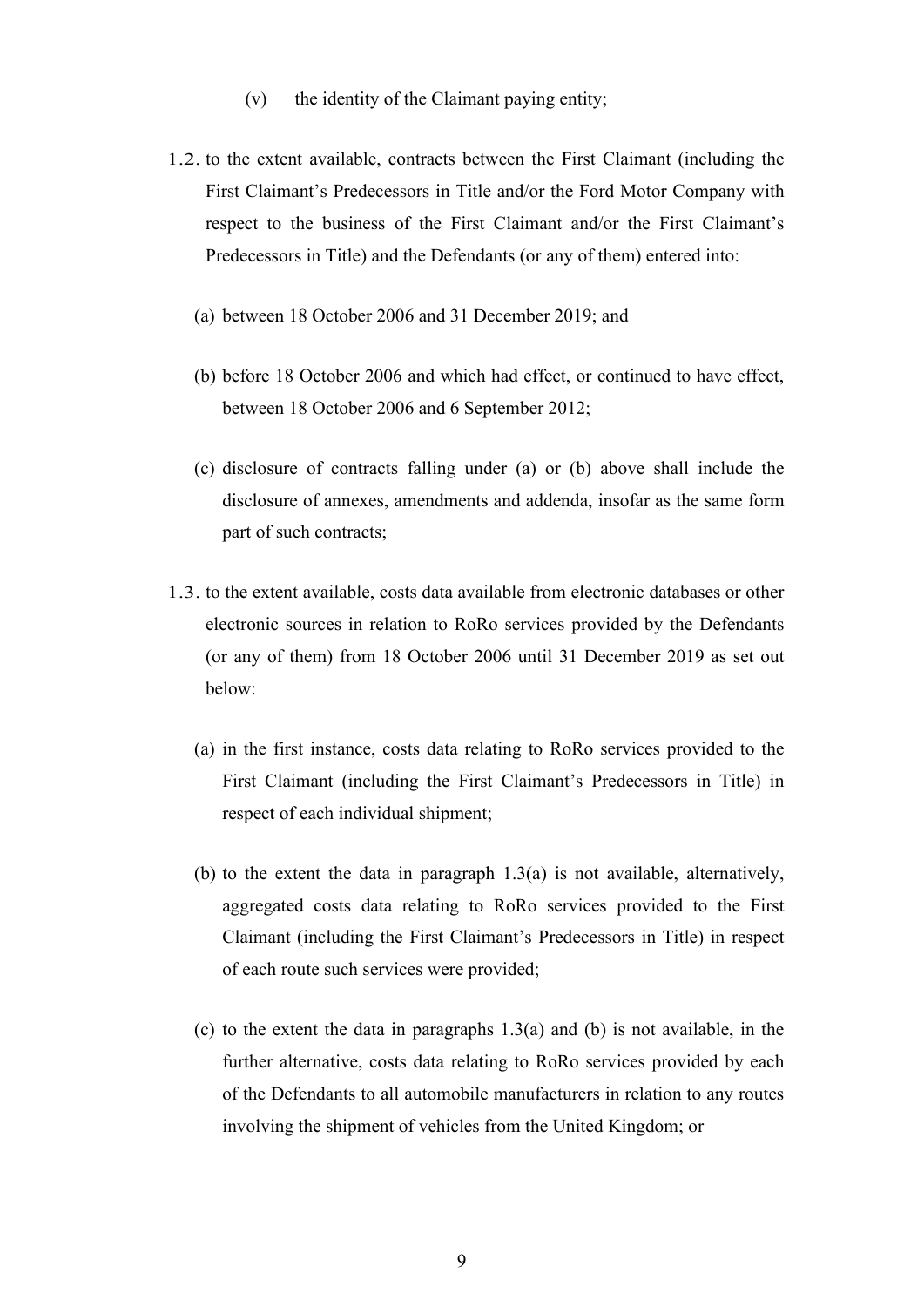- (d) to the extent the data in paragraphs  $1.3(a)$ , (b) and (c) is not available, in the further alternative costs data relating to RoRo services provided by each Defendant to all automobile manufacturers;
- (e) to the extent available, the costs data referred to in each of (a)-(d) above should include the following.
	- (i) the amount of each cost item;
	- (ii) a description of each of the cost items listed in (i) above; and
	- (iii) the basis on which such costs are calculated.

#### **The Defendants' Second Tranche Disclosure**

- 2. Each of the Defendants shall give disclosure and inspection of the following categories of data, documents and information in accordance with paragraph 2 of the Order:
	- 2.1. to the extent not already provided under the Defendants' First Tranche Disclosure, and to the extent available, data relating to the margins and revenue of any RoRo services provided by each of the Defendants from 18 October 2006 to 31 December 2019:
		- (a) to the First Claimant (including the First Claimant's Predecessors in Title); and
		- (b) in relation to any routes involving the shipment of vehicles from the United Kingdom to any country/region to which Compania Sudamericana de Vapores S.A. ("CSAV"), Kawasaki Kisen Kaisha, Ltd ("KK"), Nippon Yusen Kabushiki Kaisha ("NYK"), Höegh Autoliner AS, the Grimaldi Group (both together, the "Non-Cartelists"), or any of them, provided RoRo services to the First Claimant (including the First Claimant's Predecessors in Title);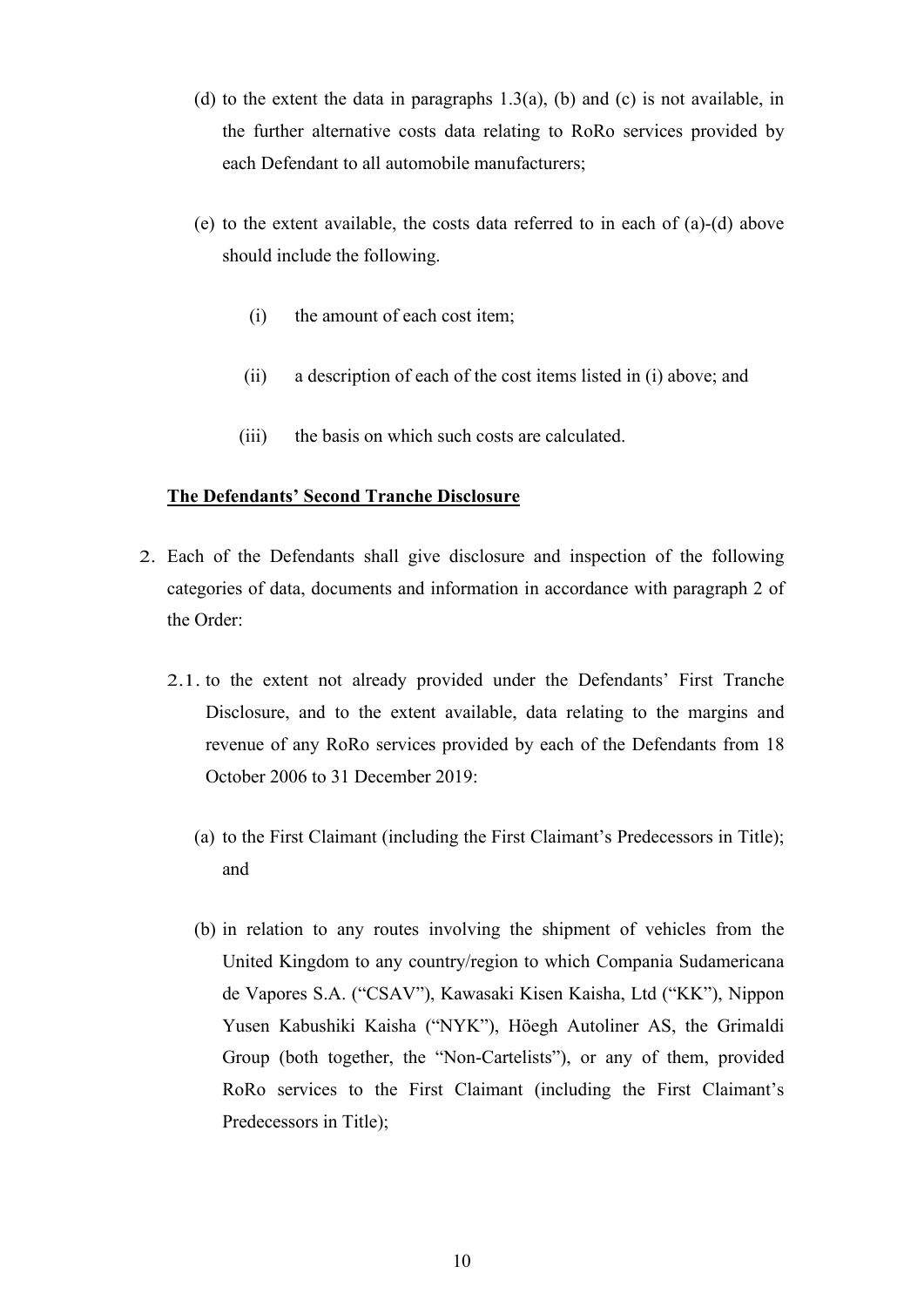- 2.2. the data, documents and information set out at paragraph 2.3 below in respect of any "Relevant Tender Process". A Relevant Tender Process is any invitation by the First Claimant (including the First Claimant's Predecessors in Title, or the Ford Motor Company on behalf of the First Claimant and/or the First Claimant's Predecessors in Title) to the Defendants (or any of them), CSAV, KK, NYK and/or the Non-Cartelists, or any of them, to provide a price quotation for the provision of RoRo services that was made either:
	- (a) during the period between 18 October 2006 until 31 December 2019; or
	- (b) before 18 October 2006 and which related to the provision of RoRo services that were, or were to be, provided between 18 October 2006 and 6 September 2012;
- 2.3. the data, documents and information for the purpose of paragraph 2.2 above are as follows:
	- (a) a list of any Relevant Tender Process in which the Defendants (or any of them) participated;
	- (b) information on whether the tender was won, partly won or lost by the Defendants (or any of them);
	- (c) the price offers made at each stage of the tender process by the Defendants (or any of them);
	- (d) a list of any Relevant Tender Process in which the Defendants (or any of them) were invited to but did not participate;
	- (e) documents showing the rationale for not participating in such tenders; and
	- (f) documents showing any reasoning, proposals or recommendations relating to the decision made by the Defendants (or any of them) to bid, including in relation to which price level to bid at;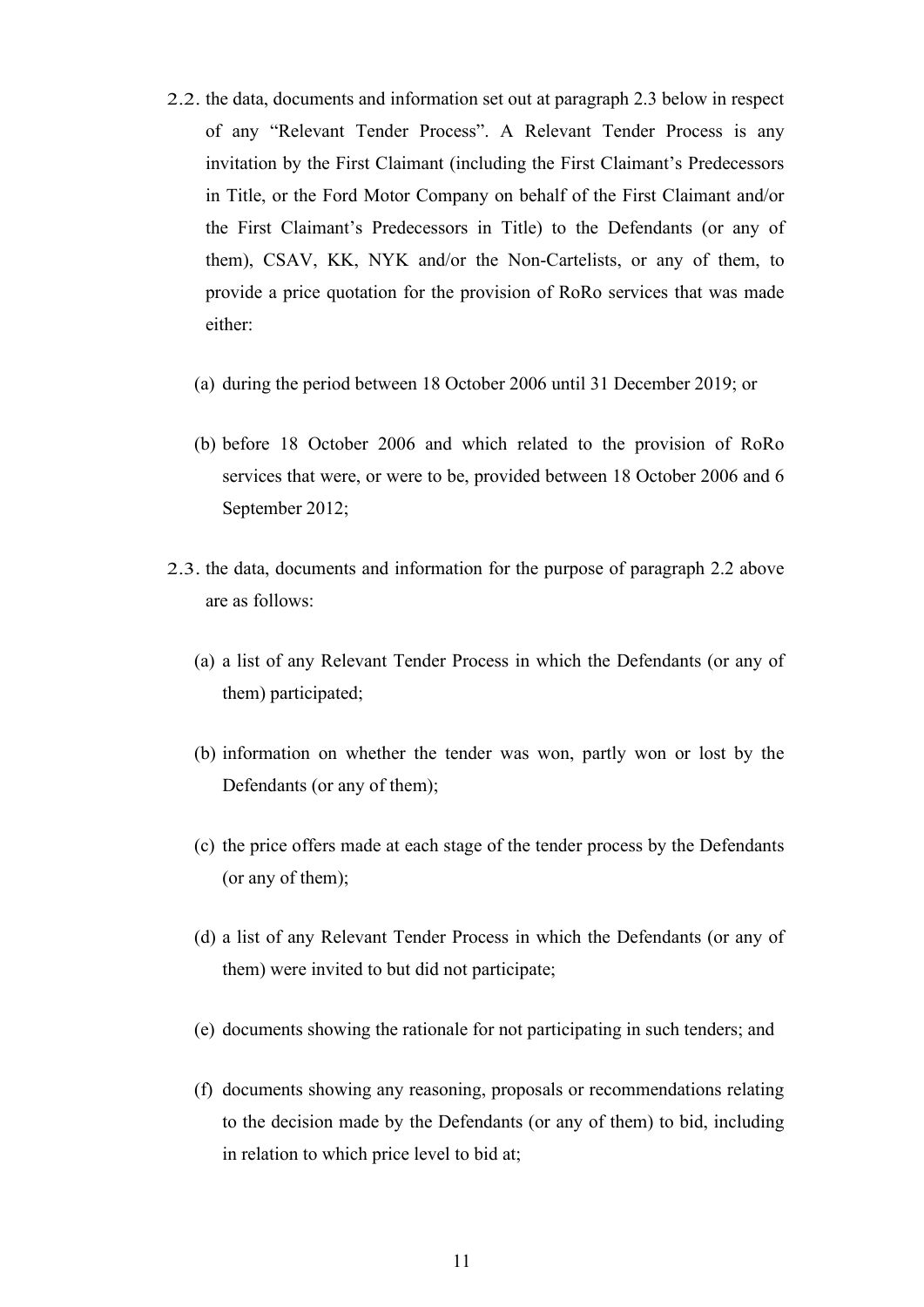- 2.4. to the extent available, data and/or documents showing each of the Defendants' overall fleet capacity for vehicle shipments and/or rate of utilisation in the period 18 October 2006 until 31 December 2019 as follows:
	- (a) in the first instance, by route and/or by quarter;
	- (b) to the extent that the data and/or documents in paragraph 2.4(a) above are not available, in the alternative, in aggregate; or
	- (c) to the extent that the data and/or documents in paragraphs 2.4(a) and (b) above are not available, at a market level;
- 2.5. in relation to the documents described in paragraph 2.6 below:
	- (a) all such documents as they relate to RoRo services provided to the First Claimant (including the First Claimant's Predecessors in Title); and
	- (b) a representative sample of such documents as they relate to RoRo services provided to other automobile manufacturers;
- 2.6. the documents for the purposes of paragraph 2.5 above are documents showing how price terms for the provision of RoRo services were constructed and the individuals they were constructed by during the period 18 October 2006 until 31 December 2019, including but not limited to documents giving information on any of the following: (i) any express reference to prior contracts; (ii) any cost categories and the level of costs taken into account; (iii) the market considerations taken into account (including any supply or demand drivers considered); (iv) any data and or/data sources relating to such drivers; (v) the profit or margin targets taken into account; and (vi) any significant company-wide changes in sales or pricing policy that took place during this period;
- 2.7. documents containing discussions of and/or recommendations on the Defendants' business with the First Claimant (including the First Claimants' Predecessors in Title) in the period 18 October 2006 until 31 December 2019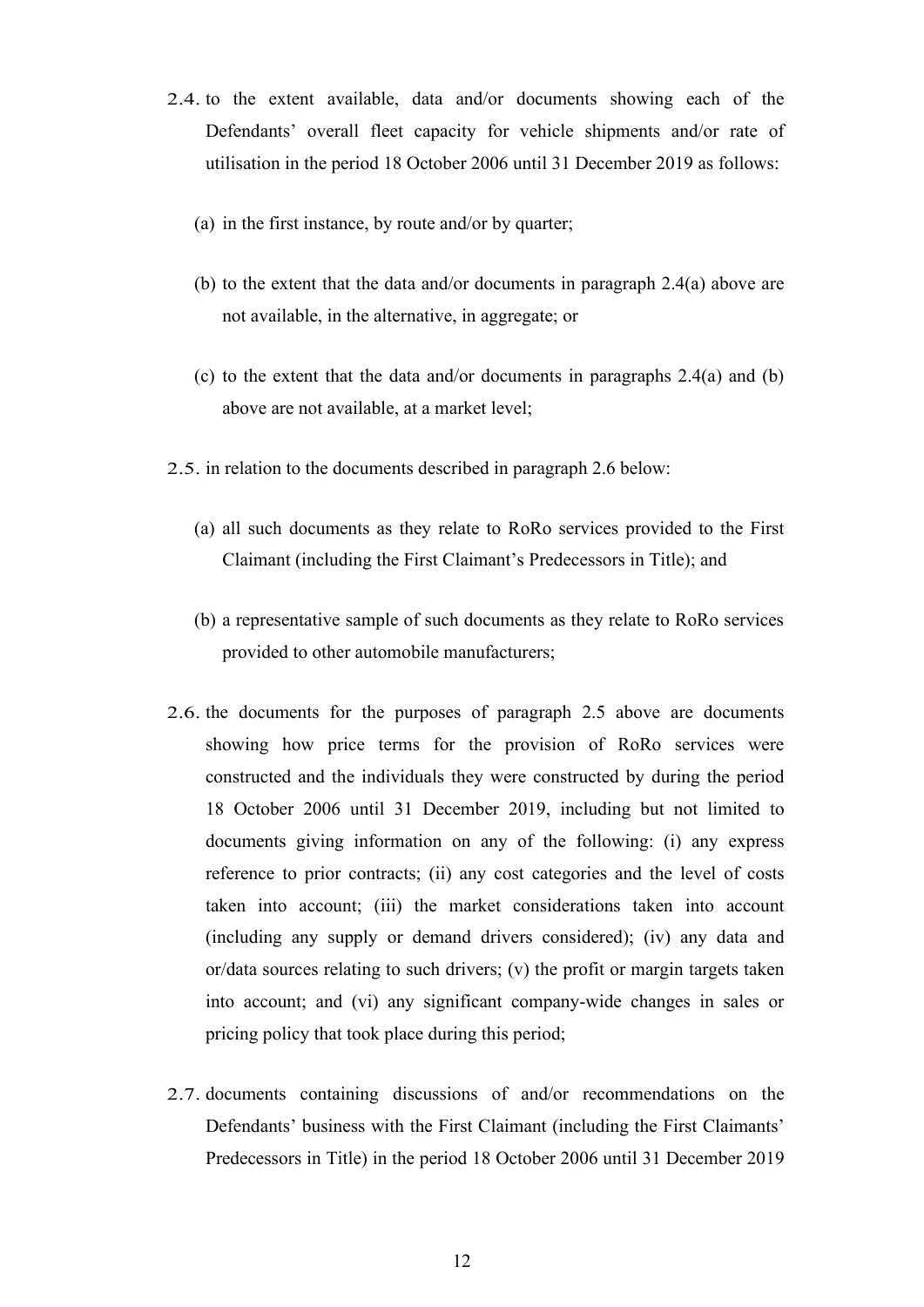including: (i) minutes of meetings on the Claimants' business; and (ii) internal management presentations on the Claimants' business;

- 2.8. a representative sample of documents providing internal business, strategy or management updates in relation to RoRo services for the period 18 October 2006 until 31 December 2019;
- 2.9. documents describing any significant changes in the accounting practices of the Defendants (or any of them) during the period 18 October 2006 until 31 December 2019.

#### **The Claimants' First Tranche Disclosure**

- 3. The Claimants shall give disclosure and inspection of the following categories of data and documents in accordance with paragraph 3 of the Order, to the extent available:
	- 3.1. contracts with any of the Defendants, CSAV, KK, NYK and/or the Non-Cartelists entered into:
		- (a) between 18 October 2006 and 31 December 2019; and
		- (b) before 18 October 2006 and which had effect, or continued to have effect, between 18 October 2006 and 6 September 2012;
		- (c) the disclosure of contracts falling under (a) or (b) above shall include the disclosure of annexes, amendments and addenda, insofar as the same form part of such contracts;
	- 3.2. data available from electronic databases or other electronic sources in relation to RoRo services provided to the First Claimant (including the First Claimant's Predecessors in Title) by any of the Defendants, CSAV, KK, NYK and/or the Non-Cartelists for the period 18 October 2006 to 31 December 2019, including the following: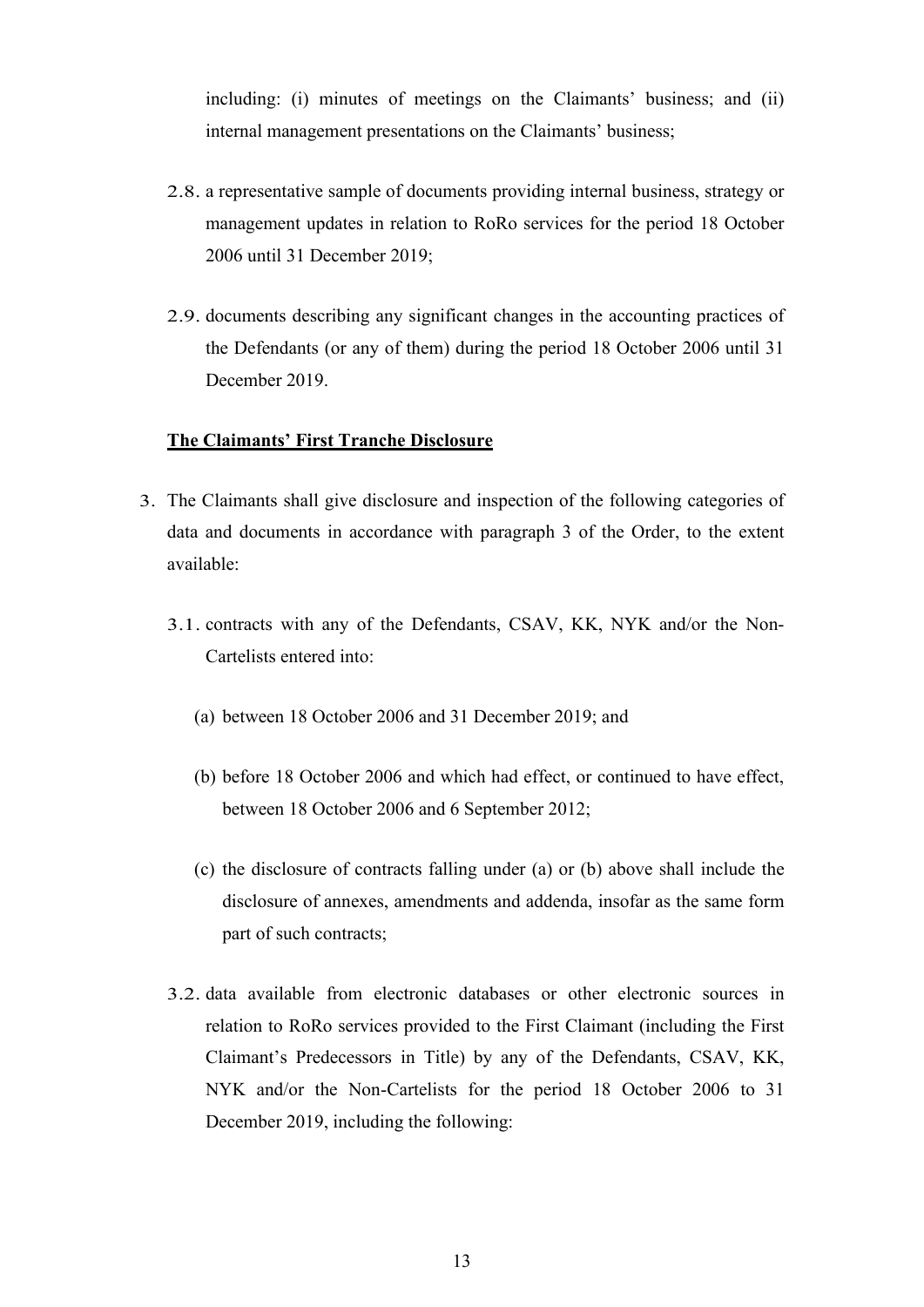- (a) the payments made by the First Claimant (including the First Claimant's Predecessors in Title);
- (b) the volume of shipments made on behalf of the First Claimant (including the First Claimant's Predecessors in Title); and
- (c) the transacted unit prices;
- (d) each of the items at (a) to (c) above should allow for the identification of the following:
	- (i) the relevant dates; for example, the date of payment and the date of the RoRo services provided, such as data of loading, shipment and unloading;
	- (ii) a breakdown of the price, including base price, BAF surcharge, CAF surcharge and other surcharges;
	- (iii) the route to which the RoRo service applies;
	- $(iv)$  the vehicle type(s)/model(s) transported; and
	- (v) the identity of the Claimant paying entity;
- (e) data for the period 18 October 2006 to 31 December 2019 in relation to the sums paid to any of the Defendants, CSAV, KK, NYK and/or any of the Non-Cartelists in relation to RoRo services, broken down by route. If available, sums paid should be broken down by category of charges: base price, BAF surcharge, taxes, levies etc.

#### **The Claimants' Second Tranche Disclosure**

4. The Claimants shall give disclosure and inspection of the following categories of data, documents and information in accordance with paragraph 4 of the Order, to the extent available: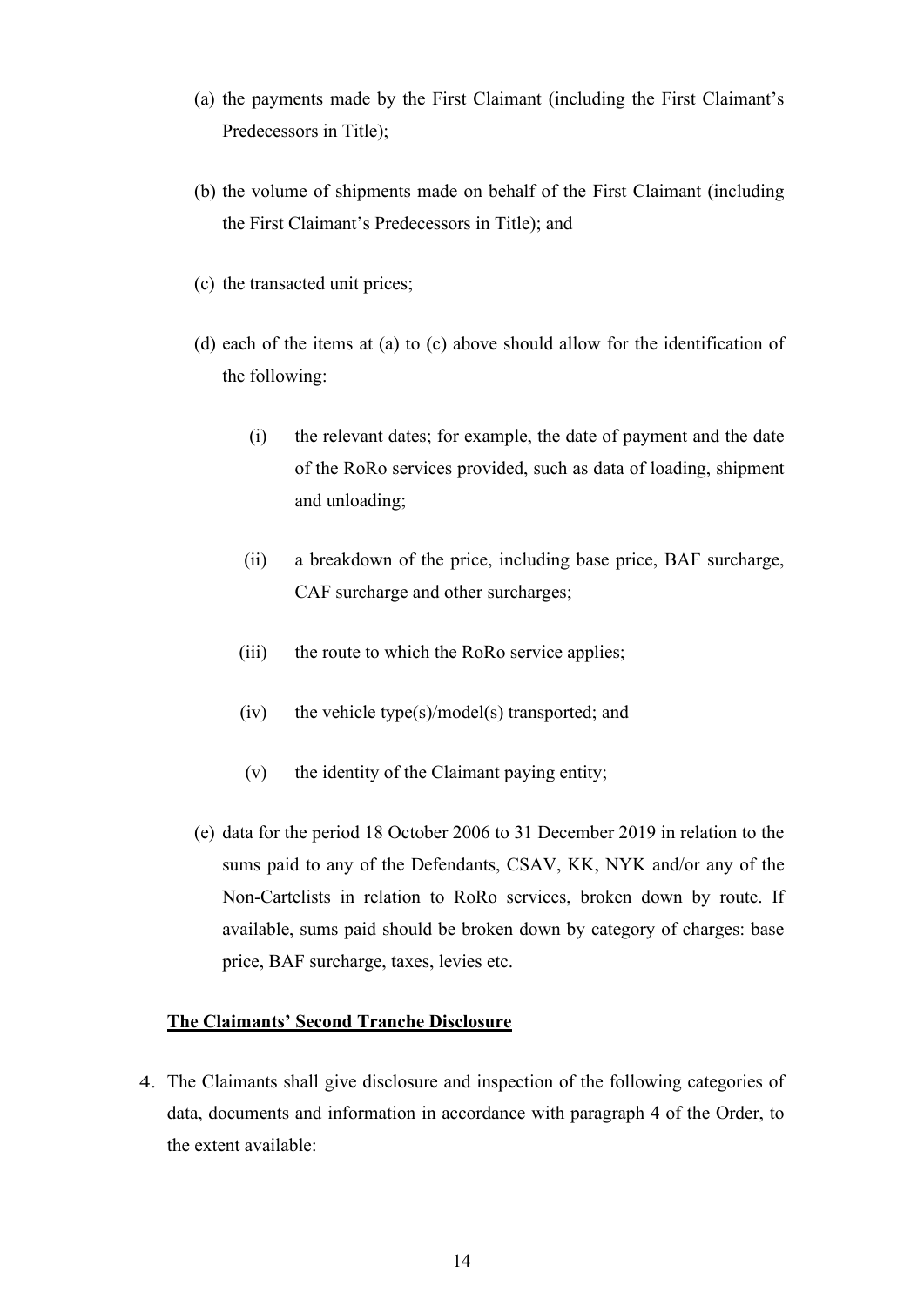- 4.1 the following data, documents and information in respect of any Relevant Tender Process:
	- (a) a list of any Relevant Tender Process in which any of the Defendants, CSAV, KK, NYK and/or any of the Non-Cartelists participated;
	- (b) documents containing information on which entities were invited to tender and why;
	- (c) information on which entity (or entities) the tender was awarded or partly awarded to;
	- (d) the price offers made at each stage of the tender process by each entity that participated; and
	- (e) a list of the tenders in which the Defendants (or any of them) were invited to but did not participate;
- 4.2. documents containing information in relation to why certain sales of RoRo services were not organised by way of a tender process;
- 4.3. documents containing information in relation to contracts for RoRo services that were not subject to open tenders (including for example, renewals and/or extensions of existing contracts and/or spot trades);
- 4.4. data and documents for the period 18 October 2006 to 31 December 2019 for the following categories:
	- (a) costs including:
		- (i) total actual (or if unavailable, planned, forecast or estimated) vehicle prices and costs, if available, broken down by vehicle model and cost category (including transport costs); and
		- (ii) total actual (or if unavailable, planned) vehicle option costs, broken down by cost category;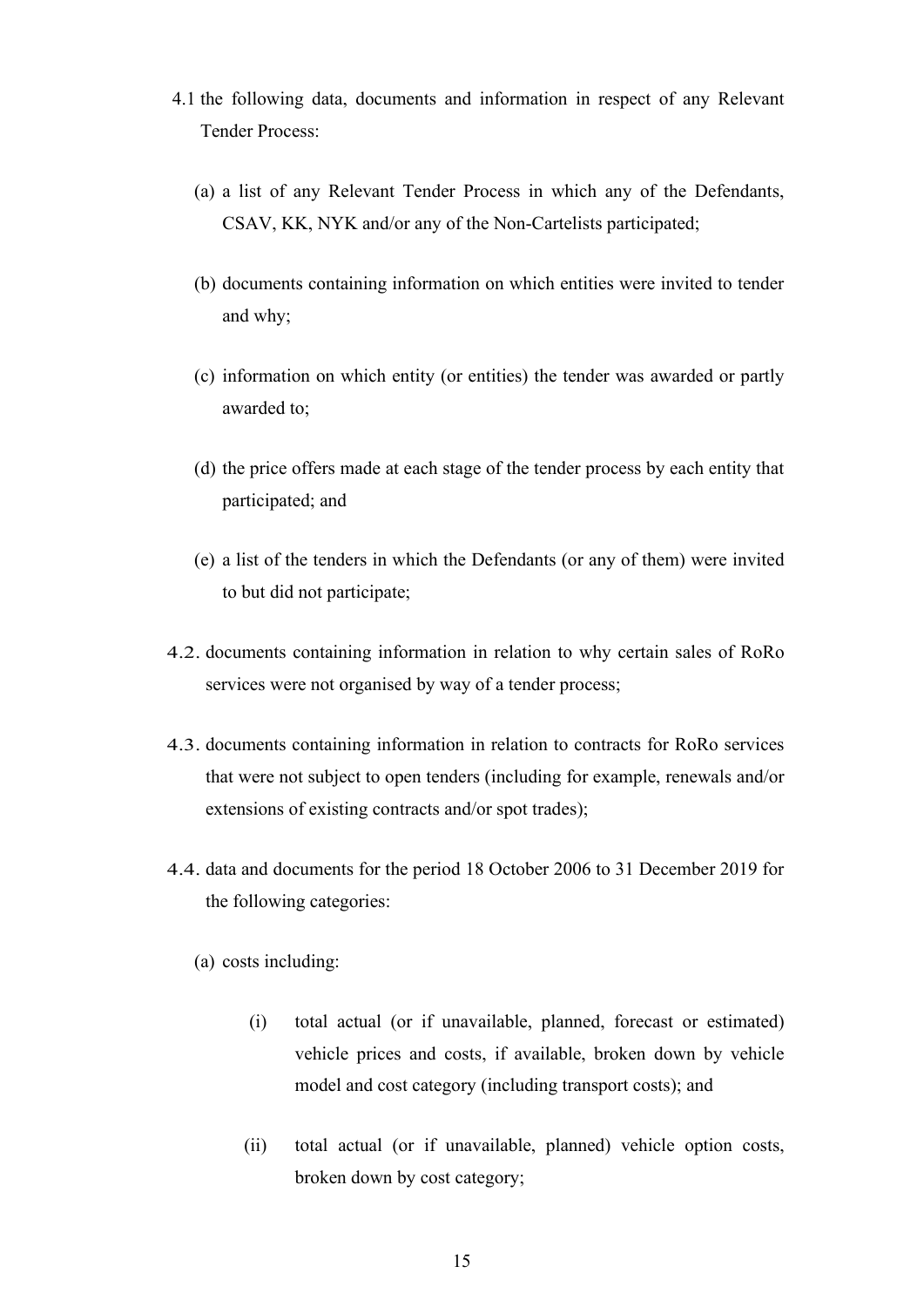- (iii) the basis on which such costs are calculated;
- (b) documents describing any significant changes in the accounting practices of any of the Claimants;
- (c) data on total vehicle prices charged by each Claimant to national sales companies and/or third party importers (as is relevant) and by national sales companies to dealers (if possible with components such as surcharges and discounts provided separately) by model and by country/region;
- (d) data on the delivery charge charged by each Claimant to national sales companies and third party importers, and by national sales companies to dealers for transportation, including RoRo services, by country/region; and
- (e) data on volume of vehicles sold broken down by vehicle model and country/region;
- 4.5. documents concerning the Claimants' vehicle price-setting practices in respect of the period from 18 October 2006 to 31 December 2019, including:
	- (a) documents that relate to how the Claimants determine and adjust their prices over time and the factors that they consider when doing so, and
	- (b) documents that relate to price increases in response to cost increases and/or positioning in relation to competitors (including the extent to which those competitors are considered substitutes and the market shares of the Claimants in the relevant destination geographies);
- 4.6. documents to assess volume effects, which may include any available estimates of the relevant price elasticity of demand faced by the Claimants in relation to their vehicles (to the extent available, this should be specific to the relevant geographies and segments) and vehicle margin information, to the extent that this is not obtained from the data requested for the pass-on assessment;